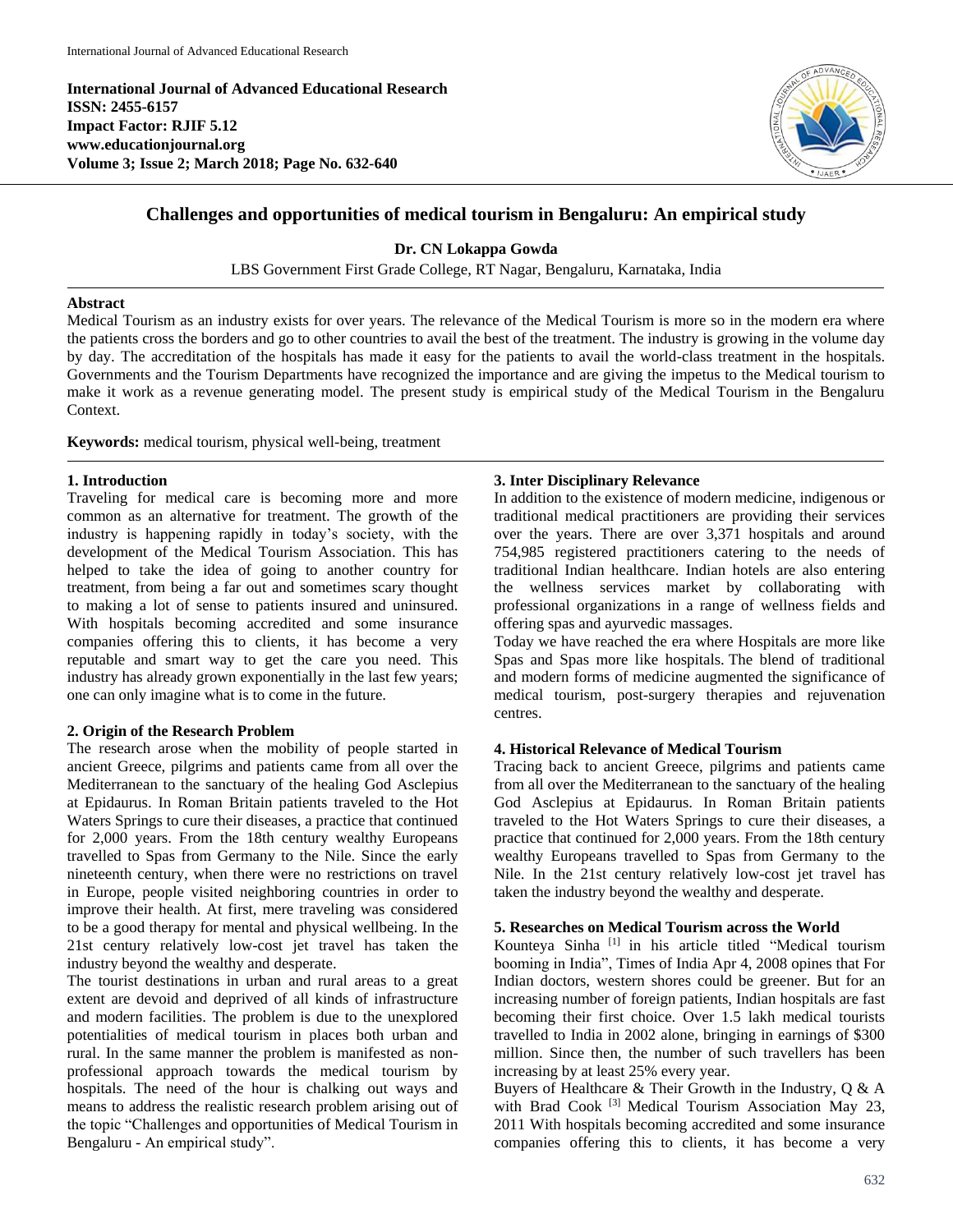reputable and smart way to get the care you need.

Dr. Antonia arnaert [4] in her article titled Telehealth in Medical Tourism  $\sim$  Personalizing Health Care Dec 7, 2010 highlights The substantial growth in the medical tourism and the globalization of medicine, in general, has introduced new challenges and opportunities to provide higher quality services to clients. As clients realize access to medical care has expanded and medical choices have broadened beyond the borders of their local providers.

Opportunities and Challenges of Health Tourism in India-Dindayal Swain and Suprava Sahu IIMK<sup>5</sup> highlights that the key "selling points" of the medical tourism industry are its "cost effectiveness" and its combination with the attractions of tourism. Price advantage is, of course, a major selling point. The slogan, thus is, "First World treatment' at Third World prices". The cost differential across the board is huge: only a tenth and sometimes even a sixteenth of the cost in the West.

#### **6. International Status**

Major centers for medical tourism are Bangkok and Phuket, with six medical facilities in Bangkok boasting hospital accreditation from the United States. As in most touristoriented medical communities, the major attractions are cosmetic surgery and dental treatments. However, eye surgery, kidney dialysis and organ transplantation also are among the most common procedures sought by medical vacationers in Thailand.

For a few patients, Phuket has another attraction as well: Bangkok Phuket Hospital is the premier place to go for sexchange surgery. In fact, that is one of the top 10 procedures for which patients visit Thailand. For North American patients, Costa Rica is the chosen destination for inexpensive, high-quality medical care without a trans-Pacific flight, and it is the particular mecca for westerners seeking plastic surgery.

South Africa also draws many cosmetic surgery patients, especially from Europe, and many South African clinics offer packages that include personal assistants, visits with trained therapists, trips to top beauty salons, post-operative care in luxury hotels and safaris or other vacation incentives. Additionally, Argentina ranks high for plastic surgery, and Hungary draws large numbers of patients from Western Europe and the U.S. Lastly, Dubai--a destination already known as a luxury vacation paradise--has opened the Dubai Healthcare City in 2010. Situated on the Red Sea, this clinic will be the largest international medical center between Europe and Southeast Asia.

# **7. National Status**

Despite the global economic downturn, medical tourism in India has emerged as the fastest growing segment of tourism industry. High cost of treatments in the developed countries, particularly in the USA and the UK, has been forcing patients from such regions to look for alternative and cost-effective destinations to get their treatments done. Indian medical tourism industry is presently at a nascent stage, but has an enormous potential for future growth and development.

As per the new market research report "Booming Medical Tourism in India", India's share in the global medical tourism industry will reach around 3% by the end of 2013. Moreover, medical tourism is expected to generate revenue worth US\$ 3 Billion by 2013, growing at a CAGR of around 26% during 2011–2013. The number of medical tourists is anticipated to grow at a CAGR of over 19% during the forecast period to reach 1.3 Million by 2013.

# **8. Concept of Medical Tourism in India**

Some might have difficulty categorizing yoga retreats, Buddhist pilgrimages, and meditation centers as medical tourism, but the unbelievable reach of India's healing arts is not to be ignored. Ever since yoga's birth more than 5,000 years ago, India has enjoyed a constant influx of medical travelers and spiritual students hoping to master and benefit from this most fundamental and revered branch of alternative medicine. When Buddhism came along roughly 2,500 years later, this only added fuel to the fire and helped position India as the epicenter of Eastern, cultural, spiritual, and medicinal progress. Not only is India one of the world's oldest medical tourism destinations, but it has now also become one of the world's most popular ones as well.

Medical Treatment is the latest reason to visit India because of the low cost with world class services and quality treatment. India is promoting the high-tech-healing of its private health care sector as a tourist attraction. The Ministry of Tourism is encouraging Medical Tourism, Operators to sell the idea of traveling to India for low cost but world class treatment. Medical Tourism in India is a combination of several factors which makes India a unique healthcare destination.

# **9. Medical & Health Care Tourism in Karnataka – An overview**

Recently Karnataka has emerged as a hot spot for health care tourism. Karnataka has the highest number of approved health systems and alternative therapies in India. Along with some ISO certified government-owned hospitals, private institutions which provide international-quality services have caused the health care industry to grow by 30% during 2004-05. Hospitals in Karnataka treat around 8,000 health tourists every year.

Bangalore and Mysore, together with their super-specialty hospitals and a range of good hotels - even a few ISO certified government hospitals - are being pitched at global tourists and businesspeople. Still flush from the limelight it got from hosting little Noor Fatima, Pakistani heart patient, Karnataka is now looking at snaring at least 20 per cent of the 3.2 lakh total international inflow as healthcare tourists, according to Mr Mahendra Jain, State Tourism Commissioner.

In a first-of-its kind concerted action from a State Government, it will showcase its top-class corporate and government hospitals and star hotels as the new business opportunity offering the best mix of cost-effective medical treatment and tourist proposition. Founded in 2006, the multidisciplinary super-specialty Wockhardt Hospitals, Bangalore today treats 250 patients per day in its OPD. Wockhardt had undergone many landmark surgeries in 2008. An open-heart surgery successfully performed on the smallest baby in the country, brain tumour surgery through nose, bypass surgery with valve replacement, and removal of tumour from the heart measuring 8x10x12 cm performed at the Hospital are the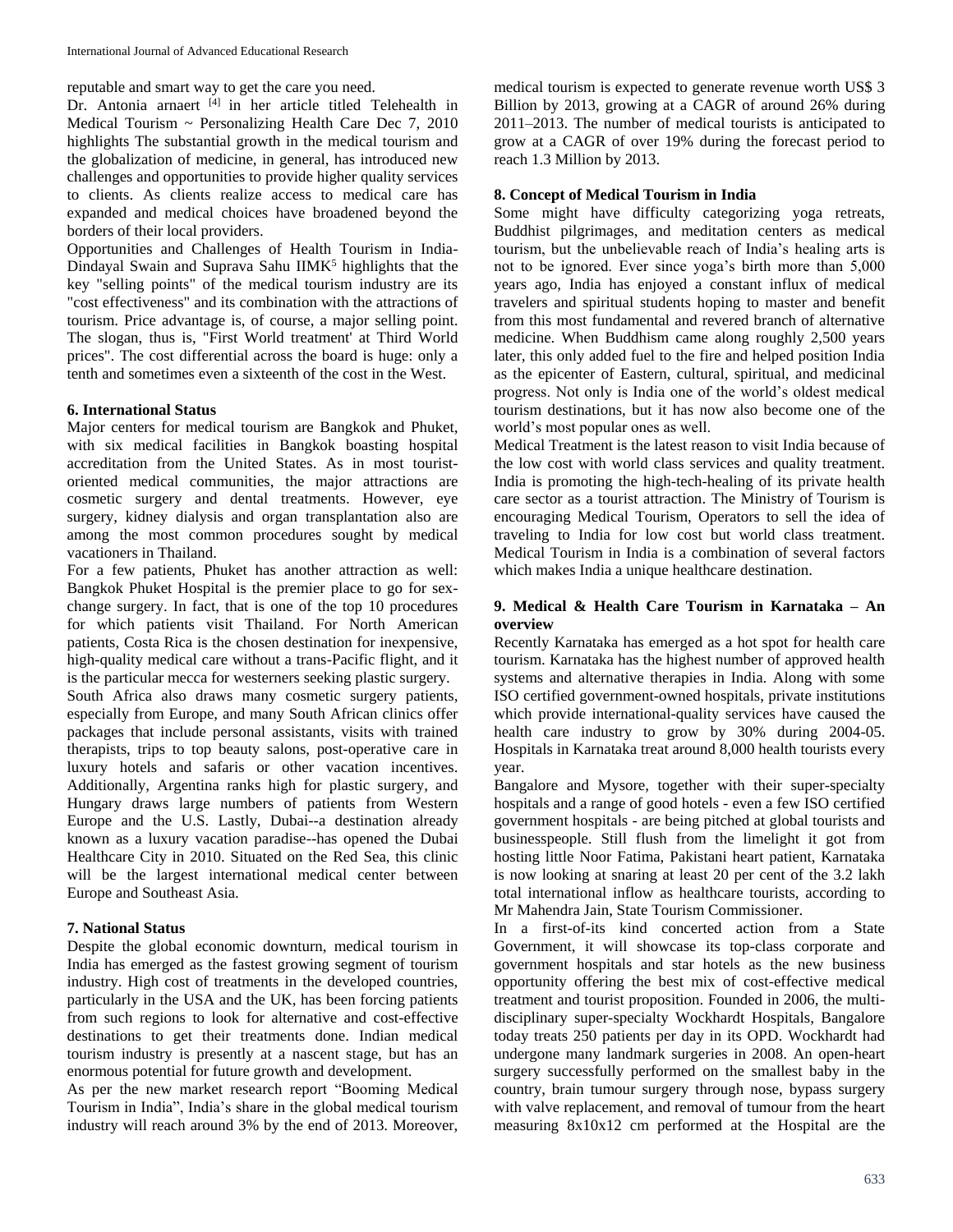biggest achievements of recent years. This Hospital is positioned as a super-specialty Hospital, with focus on cardiac, orthopaedics, neurosciences, minimal access surgery and women and child services. They launched organ transplant programme and oncology center in the year 2009.

## **10. Medical tourism Bangalore**

Rejoice Mumbai and Delhi! Bangalore is your new kin, who has now grabbed the headlines not because of epithets like 'the silicon valley of India' or 'pensioner's paradise', but as a centre of excellence in medical care and an emerging healthcare hub. Bangalore is one of the top medical tourism destinations in India, with professional experts, technological sophistication and health care services that easily match the best in the world. Its reputation as the global technology hub and cosmopolitan city has made it a prominent health care destination for foreigners from developed as well as developing countries. Bangalore has a pleasant weather all through the year.

Some of the lead institutes and private hospitals in Bangalore with regular patients from abroad include: Hosmat, Recoup, Soukya, Manipal, Narayana Hrudayalaya, NIMHANS, Wockhardt, Advanced fertility centre, Sagar Apollo, Kidwai Memorial Institute of Oncology, Sri Jayadeva Institute of Cardiology, St. John's Hospital, St. Martha's, Victoria Hospital and Sri Sathya Sai Institute of Higher Medical Sciences, Mallya Hospital, Manipal Hospital and The Bangalore Hospital.

Bangalore has few of the world's best doctors and medical practitioners, who have been trained by the rigorous Indian medical education system as well as in countries like UK and USA. The practitioners are registered with the Indian Medical Association and other Indian and international professional bodies. Many hospitals now have international accreditation to dispel any concerns of patients coming for treatment. Most big hospitals have eminent doctors from abroad as consultants. Also, most hospitals that have foreign patients have facilities and services customized for the comfort and convenience of the patients.

Popular specializations for medical consultation, treatments and surgeries in Bangalore include Cardiology, Orthopedics, Nephrology, Neurology, Neurosurgery, Dentistry, Oncology, Infertility, Gynecology, Homeopathy, Ayurveda, Naturopathy etc.

#### **Bangalore as a Medical Tourism Destination- The Benefits**

- **Ω** Internationally accredited medical facilities using the latest technologies
- **Ω** Highly qualified Physicians/Surgeons and hospital support staff
- **Ω** Significant cost savings compared to domestic private healthcare
- **Ω** Medical treatment costs in India are lower by at least 60- 80% when compared to similar procedures in North America and the UK
- **Ω** No Wait Lists
- **Ω** Fluent English speaking staff
- **Ω** Options for private room, translator, private chef, dedicated staff during your stay and many other tailormade services

**Ω** Can easily be combined with a holiday/business trip

# **11. Significance of the Study**

According to the confederation of Indian Industry India has the potential to attract 2 million tourist per annum which could contribute to \$ 5 billion to the economy. India must leverage its competitive edge especially cost advantage. It is only one fifth of the cost in the west. Bangalore enjoys a unique position as it offers holistic medicinal services. With yoga, meditation, Ayurveda, allopathic and other systems of medicines, Karnataka offers a unique basket of services to an individual that is difficult to match by other countries. Also, clinical outcomes in Bangalore are at par with the world's best centers besides having internationally qualified and experienced specialists.

# **12. Objectives of Study**

- 1. To explore the potential for Medical Tourism industry in the city of Bangalore.
- 2. To examine the variation in cost of treatment in Karnataka and rest of India and Other Countries.
- 3. To ascertain the problems in regard to organization and management of Medical Tourism Destinations in the state of Karnataka and to suggest its remedial measures.
- 4. To review the government Policy on Medical tourism.

# **13. Department of tourism on medical tourism: government of Karnataka**

The previous Tourism Policy (2002-2007) with an "insideout" view began the development of tourism in Karnataka with a congenial environment for private investors. The present Karnataka Tourism Policy reshapes the same by incorporating an 'outside-in' view to cover larger markets and higher share of the tourist's wallet. This necessitates listening to the "Voice of the Tourist" and working towards "Exceeding tourist expectations". Accordingly, the emerging trends of MICE (Meetings, Incentives, Conferences and Exhibitions) Health tourism, Wellness tourism, Cruise tourism, Adventure tourism, Heli-tourism, Wilderness tourism, etc., should be understood and developed meaningfully. At the same time, the present policy would reinforce the good aspects of the earlier policy.

#### **Health and wellness tourism – one of the thrust areas of the Department of Tourism, Government of Karnataka**

- 1. Karnataka will be positioned and promoted as India's premier Health and Wellness destination.
- 2. A virtual Healthcare and Wellness City will be developed in the form of a grid that links all major existing facilities with international standards. The proposed Health City will be integrated into the grid and the major facilities will be inter-linked through high speed transit systems.
- 3. Karnataka's potential in traditional systems of wellness and medicines like Ayurveda, Unani, Siddha, and Yoga, etc. will be leveraged and the state will. Be projected as a unique destination for spiritual healing.
- 4. Accreditation guidelines will be issued in consultation with the National Board of Hospitals and Ayush, and certification will be done with two or three levels of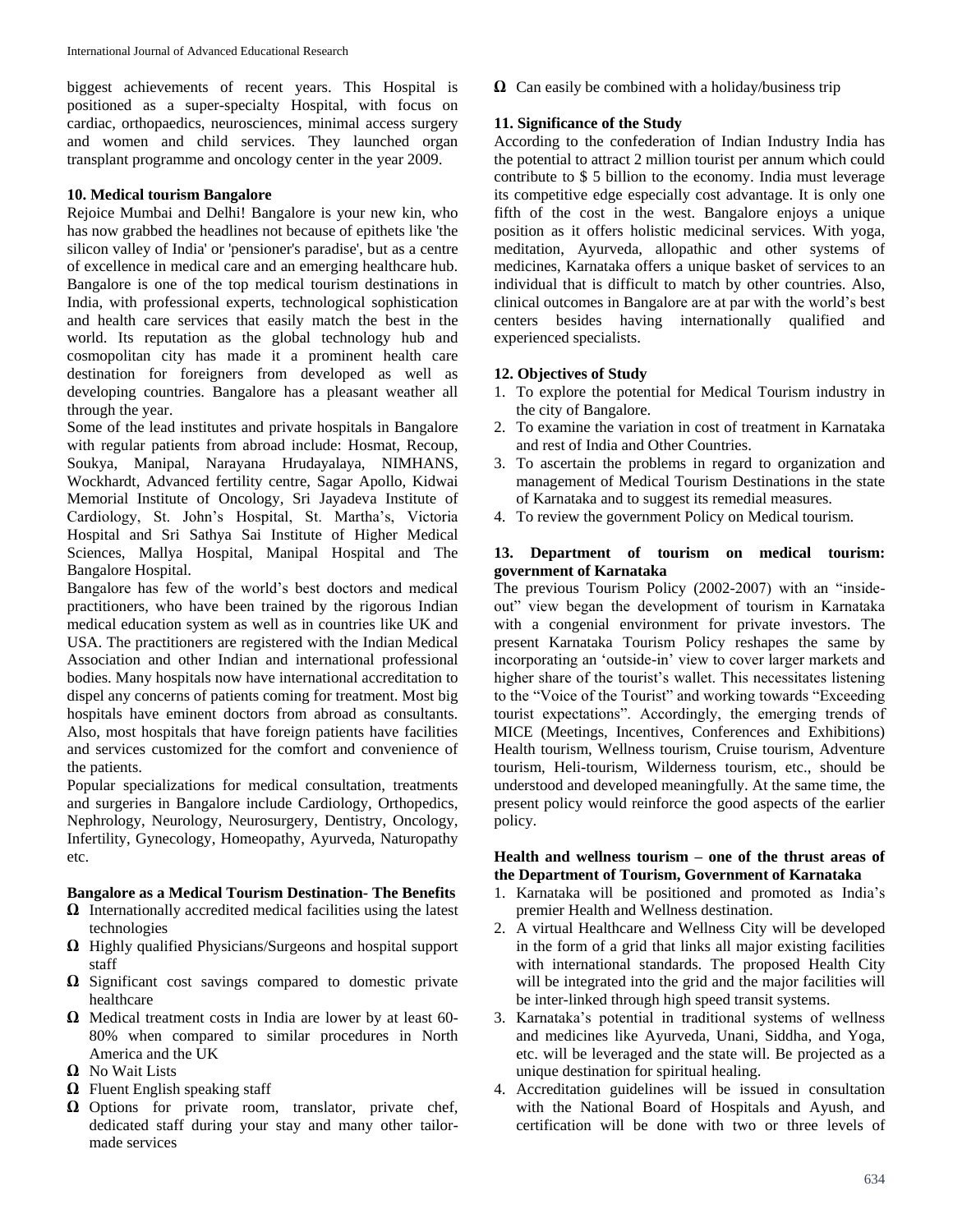classifications. Only certified centres will be eligible for Incentives that are available.

#### **14. Wellness centres accreditation in Karnataka guidelines**

Wellness Centres includes Ayurveda, Holistic, and Naturopathic. The Government of Karnataka has issued guidelines to these wellness centres as below:-

Resurgence of interest in Ayurveda has provided impetus to medical tourism in India. There has been a phenomenal increase in the demand for specialized therapies of Ayurveda not only for treatment of diseases but also for Rejuvenative healthcare. As a result many health centres and tourist resorts providing Ayurveda therapy have come up in various parts of the country and in Karnataka with or without adequate facilities.

Over the years, Karnataka has had a number of excellent wellness centres operating in the Wellness Tourism space. This activity of Tourism is also being highly promoted by the Tourism Department of Karnataka.

But, it has been observed that many Wellness centres being run in the name of Ayurveda are actually not providing for authentic Ayurveda but in a form that has deviated from original concepts and practices. Many of these centres are manned by unqualified persons without basic knowledge of Ayurveda, thereby subverting the real purpose of these therapies. Many aspects of administration of Ayurvedic medicines & therapies like climatic & constitutional considerations, selection of oils etc. are often neglected.

Body relaxation procedures such as massaging, fomentation, steam bath etc. based mainly on western approach are practiced in deviation from the classical form. Even therapeutic and preventive procedures are done in the wrong way without observing basic requisites for such procedures. This kind of activities will harm the growth of Wellness Tourism in the state and affect the credibility of Karnataka as a Wellness destination.

Thus, there is a need to prevent deviations or misuse of therapies provided from Wellness Centres. It is important to ensure that Ayurveda therapy is administered as per standard operating procedures and there should be some minimum prerequisites of infrastructure that must be complied with by every Wellness center.

The following guidelines are a step to prescribe minimum requirements of Wellness centers to be established or being established in private sector.

#### **15. Categories and Classification**

Under these circumstances, Department of Tourism, Government of Karnataka has worked out a scheme for the Accreditation and Classification of Wellness centres in order to promote Wellness Tourism in a way that is safe and secure for tourists. The centres will broadly be classified into Rejuvenative Wellness Centres and Curative Wellness Centres

- Rejuvenative Wellness Centres that combine a holiday/leisure experience with Rejuvenative treatments
- **Curative Wellness Centres that purely address health** problems; with or without leisure settings

# **15. Hypothesis**

- **Ho** : There is no relationship between cost of the treatment and preference towards medical tourism.
- **H<sup>1</sup>** : There is a relationship between cost of the treatment and preference towards medical tourism.

#### **16. Methodology**

The study proposes to adopt survey method through questionnaire has selected and secondary data is collected through internet and articles.

# **16.1 Sampling**

Medical tourism Survey made through asking questions to 200 medical professionals in Bangalore. The selection of professionals was based on a random basis applying simple random sampling technique. Sample of 200 respondents were covered using well-structured questionnaire. Simple random sampling technique was adopted in Bangalore city.

#### **16.2 Data Collection**

The required data for the study were collected using both primary and the secondary sources.

**Primary Data**

The primary data were obtained through survey method using structured questionnaire.

 **Secondary Data** The Secondary data were gathered from magazines, articles, newspaper, and websites.

# **16.3 Collection Instruments**

- Ouestionnaire- for 200 Medical Professionals
- **Personal interview- with Tourism Department Officials**

#### **17. Plan of Analysis**

The collected data were analyzed with the help of statistical tools & techniques such as averages and percentage; wherever necessary the tables, charts, graphs & diagrams will be used.

#### **i) Medical Tourism-A Boon**

**Table 1**

| <b>Statement</b>     | Scale             | Responses $(N=200)$ |            |  |
|----------------------|-------------------|---------------------|------------|--|
|                      |                   | <b>Number</b>       | Percentage |  |
|                      | Strongly agree    | 64                  | 32         |  |
| Medical tourism is a | Agree             | 96                  | 48         |  |
| boon to Bangalore    | Neutral           | 36                  | 18         |  |
|                      | Disagree          | 04                  | 02         |  |
|                      | Strongly disagree | 00                  | 00         |  |
| Total                |                   | 200                 |            |  |

(*Source:* Primary Data)

#### **Analysis**

Bangalore and IT, BT and Education hub, is fast getting recognized for medical boom. This was agreed by 80% of the sample practitioners [N=200]. 18% of the practitioners remained neutral to the given statement. While the remaining 2% of the respondents were declined to the given statement.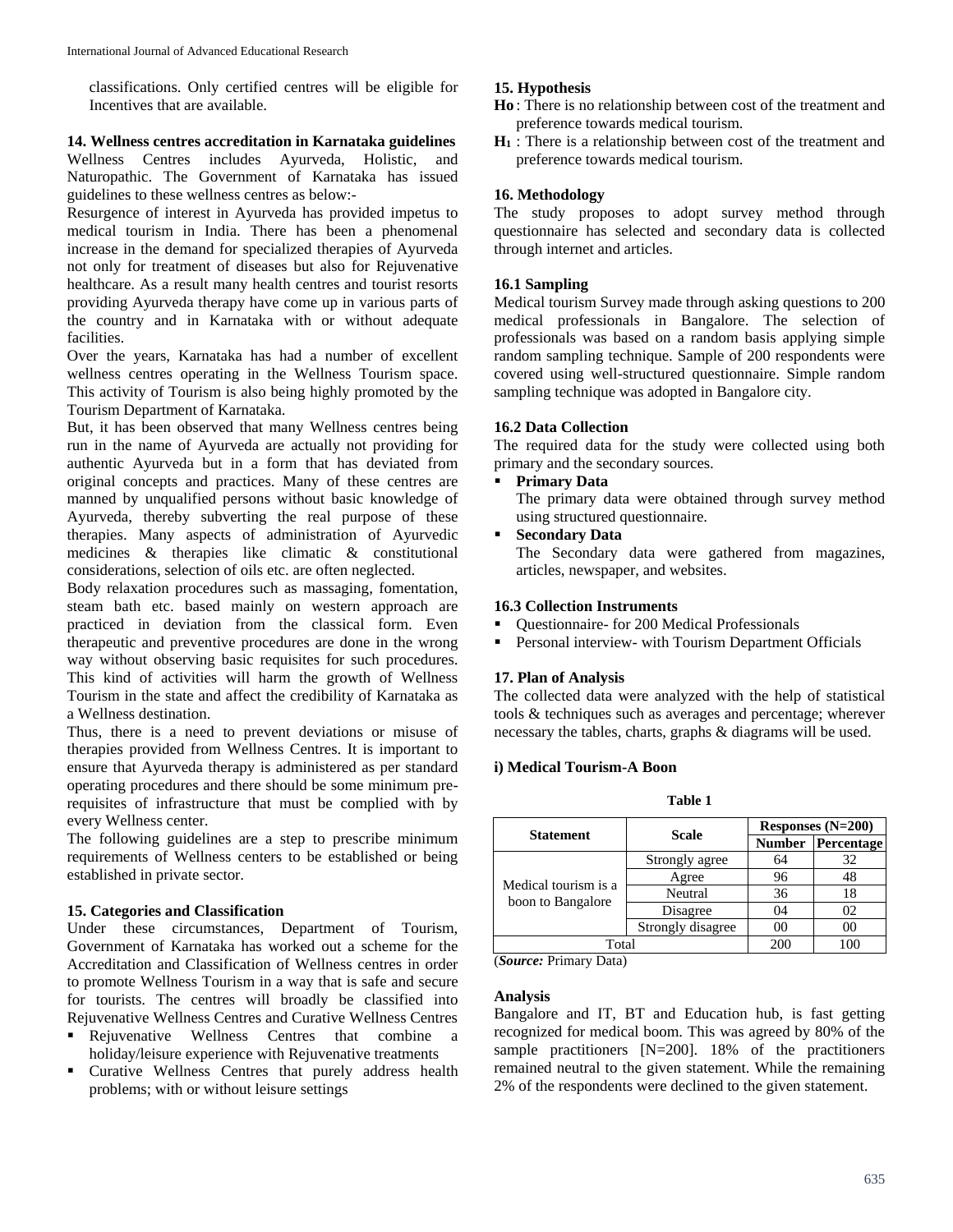

**Fig 1**

#### **Inference**

Bangalore being a brand has a multiple reasons to attract people across the world. As an extension to this medical tourism is widely accepted and there is an increase number of patients coming to Bangalore leading to increase in the corporate hospitals.

# **ii) Medical Tourism facilitates patients to avail cost effective treatment**

**Table 2**

|                                                              | <b>Scale</b>      | Responses $(N=200)$ |            |  |
|--------------------------------------------------------------|-------------------|---------------------|------------|--|
| <b>Statement</b>                                             |                   | <b>Number</b>       | Percentage |  |
| <b>Medical Tourism</b>                                       | Strongly agree    | 60                  | 30         |  |
|                                                              | Agree             | 80                  | 40         |  |
| facilitates patients to<br>avail cost effective<br>treatment | Neutral           | 40                  | 20         |  |
|                                                              | Disagree          | 16                  | 08         |  |
|                                                              | Strongly disagree | 04                  | O2         |  |
| Total                                                        |                   | 200                 | 100        |  |

(*Source:* Primary Data)

# **Analysis**

70% of the respondents accepted that Medical tourism would help patients to avail treatment at cheaper cost.



**Fig 2**

## **Inference**

The cost of treatment in India and Bangalore is very less compared to other advanced countries.

# **iii) Medical tourism is preferred because of the less waiting period and safety of medical procedures compared to that of home country**

| וחו<br>ж |  |
|----------|--|
|----------|--|

| <b>Statement</b>                                   | <b>Scale</b>    | Responses $(N=200)$ |                          |  |
|----------------------------------------------------|-----------------|---------------------|--------------------------|--|
|                                                    |                 |                     | <b>Number Percentage</b> |  |
| Medical tourism has less                           | Very true       | 56                  | 28                       |  |
| waiting period and safety of<br>medical procedures | True            | 96                  | 48                       |  |
|                                                    | Partly true     | 48                  | 24                       |  |
|                                                    | Not at all true | 0 <sup>0</sup>      | 00                       |  |
| Total                                              |                 | 200                 |                          |  |

(*Source:* Primary Data)

#### **Analysis**

Medical tourism is both safe and fastest therefore it attracts general public says 76% of the respondents. While 24% of the respondents have agreed this fact partly.



**Fig 3**

#### **Inference**

All over the world Medical tourism is known for speed and safety in developing countries compared to developing countries. And it is the same in Bangalore also.

# **iv) Medical Tourism – Preferred because of medical facilities and procedures**

**Table 4**

| <b>Statement</b>                                            | Scale             | Responses $(N=200)$ |            |  |
|-------------------------------------------------------------|-------------------|---------------------|------------|--|
|                                                             |                   | <b>Number</b>       | Percentage |  |
|                                                             | Strongly agree    | 48                  | 24         |  |
| Medical facilities and                                      | Agree             | 92                  | 46         |  |
| specialized procedures<br>impact the choice of<br>hospitals | Neutral           | 48                  | 24         |  |
|                                                             | Disagree          | 12                  | 06         |  |
|                                                             | Strongly disagree | ററ                  | იი         |  |
| <b>Total</b>                                                |                   | 200                 | 100        |  |

(*Source:* Primary Data)

# **Analysis**

80% of the total sample professionals have agreed that the facilities and the procedures adopted impact the choice of hospitals outside home country.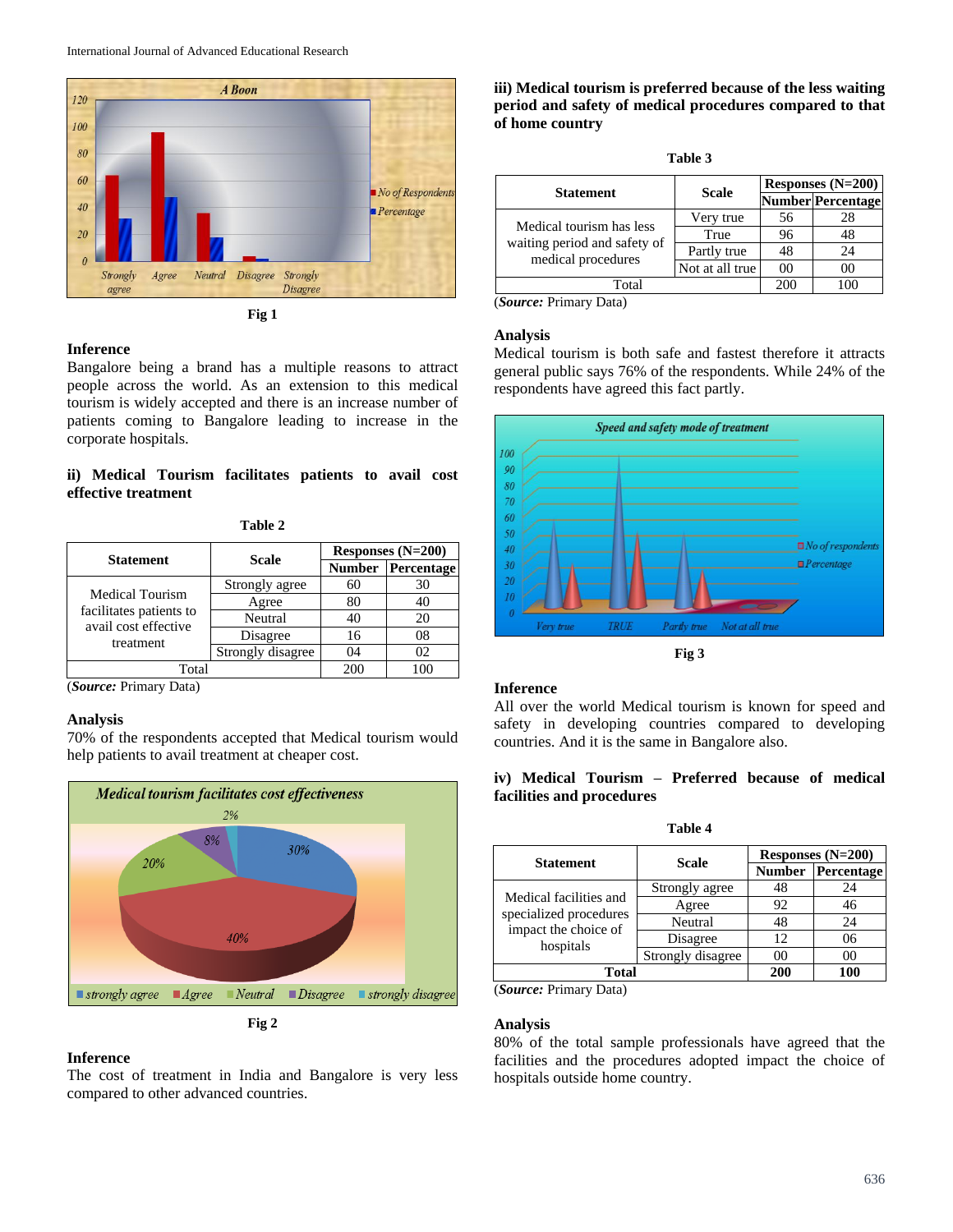

#### **Inference**

The corporate hospitals are built with advanced technology and collaboration. The patients are driven more by the precision in the treatment when travelling abroad for treatment purposes.

#### **v) Medical tourism provides value added services**

| <b>Statement</b>            | <b>Scale</b>      | Responses $(N=200)$ |                   |  |
|-----------------------------|-------------------|---------------------|-------------------|--|
|                             |                   |                     | Number Percentage |  |
| Medical tourism is          | Strongly agree    | 60                  | 30                |  |
| pursued because it          | Agree             | 96                  | 48                |  |
| facilitates the patients to | Neutral           | 44                  | 22                |  |
| avail value added           | Disagree          | 00                  | 00                |  |
| services                    | Strongly disagree | 00                  |                   |  |
| Total                       |                   | 200                 | ı nr              |  |

**Table 5**

(*Source:* Primary Data)

#### **Analysis**

78% of the professionals agree that value added services provided by hospitals like MRI scan, CT scan, ECG scan, conveyance, personal safety and security etc.



**Fig 5**

#### **Inference**

Value added services are one of the major factor that pulls patients to come out of their home countries to be treated outside home country.

#### **vi) Medical tourism is recognized as a very integral part of the marketing department in the hospitals**

| ш<br>۰, |
|---------|
|---------|

|                                                                                            |                  | Responses $(N=200)$ |            |  |
|--------------------------------------------------------------------------------------------|------------------|---------------------|------------|--|
| <b>Statement</b>                                                                           | Scale            | <b>Number</b>       | Percentage |  |
|                                                                                            | Strongly agree   | 128                 | 64         |  |
| Medical tourism is an<br>important wing<br>In the marketing<br>department in the hospitals | Agree            | 72                  | 36         |  |
|                                                                                            | Neutral          | 00                  | 00         |  |
|                                                                                            | Disable          | 00                  | 00         |  |
|                                                                                            | Strongly disable | 00                  | 00         |  |
| <b>Total</b>                                                                               |                  | 200                 | 100        |  |
| (Source: Primary Data)                                                                     |                  |                     |            |  |

# **Analysis**

Cent percent of the respondent's agree that the medical tourism is a niche marketing segment and needs to be managed effectively.



**Fig 6**

# **Inference**

Today the medical tourism is recognized as a fast growing industry and it has become a lucrative chance for the hospitals to leverage on it.

#### **vii) Sources of knowledge about medical tourism**

The question is intended to know as to what sources supplements the patients to get knowledge about Medical Tourism. Responses got for the question is presented in the Table 7 and Fig 7 respectively.

**Table 7:** Sources of knowledge about medical tourism

| Source of knowledge of medical tourismNumberPercent % |     |    |
|-------------------------------------------------------|-----|----|
| Media                                                 | 102 | 56 |
| <b>Friends and Relatives</b>                          | 28  | 14 |
| <b>Brochures</b>                                      | 40  |    |
| Films                                                 |     |    |
| Prior knowledge                                       | 20  |    |
| Total                                                 | 200 |    |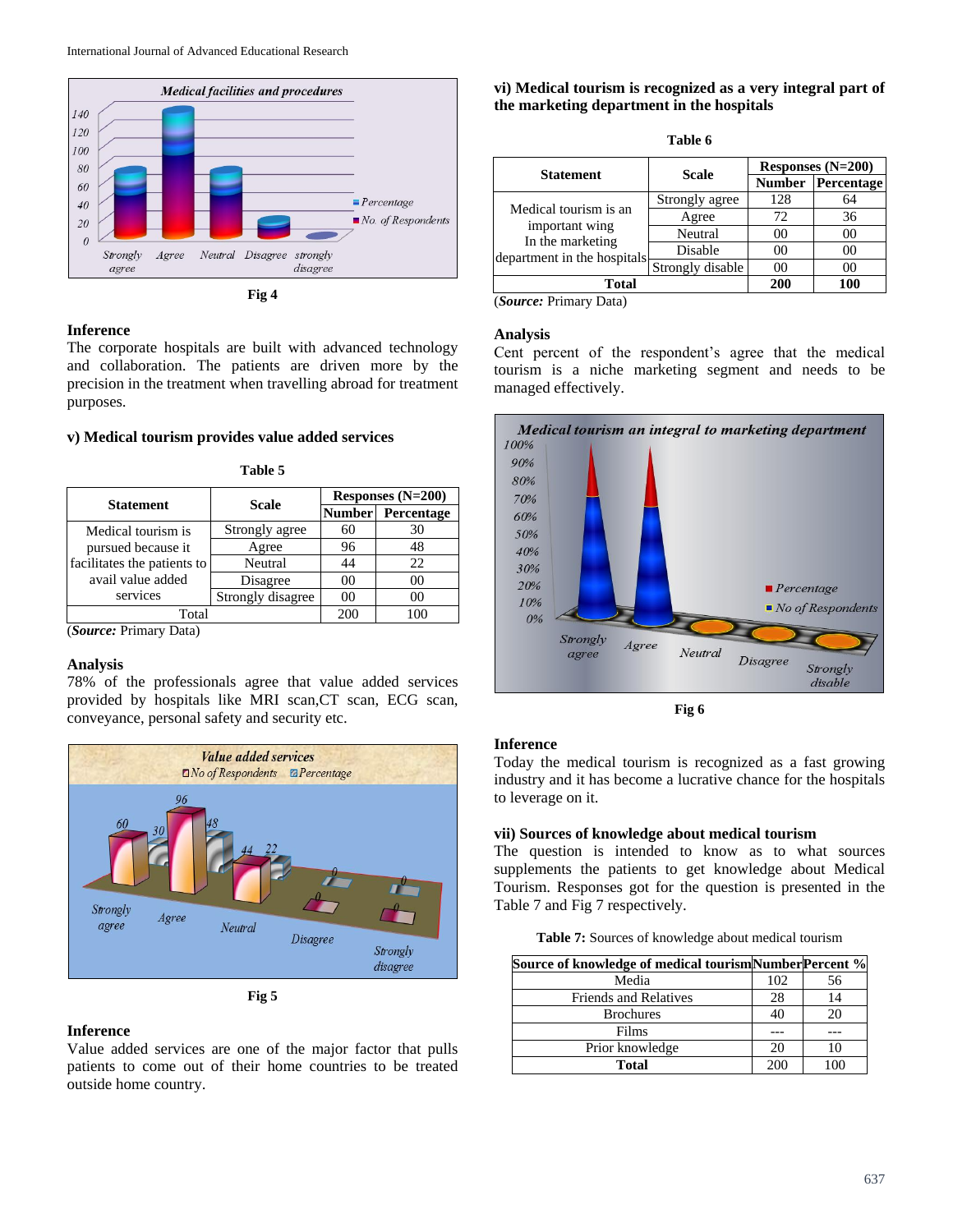

**Fig 7:** sources of knowledge about medical tourism

**viii) Factors influencing in choosing a particular hospital** There are numerous factors, which influence the patients to go about treatment in the chosen hospital. The parameters in this regard are identified to be as follows. The responses are analysed and exhibited in the Table 9 and Figure 9 respectively.

**Table 8:** factors influencing the choice of hospitals

| <b>Factors</b>                 | <b>Number</b> | Percent $(\% )$ |
|--------------------------------|---------------|-----------------|
| (a) Low cost of medicines      | 80            | 40              |
| (b) Competent doctors          | 28            | 14              |
| (c) Compassionate doctors      | 10            |                 |
| (d) People friendly atmosphere | 10            |                 |
| (e) Brand image of Bangalore   | 30            | 15              |
| (f) Sterile Procedure          | 26            | 13              |
| (g) Affectionate nursing       | 16            |                 |
| TOTAL.                         |               |                 |



**Fig 8:** factors influencing the choice of hospitals

According to the data, competent doctors is one of the dominant factors. Cost is also thought to be a major driver for the patients. Brand Bangalore has also been a significant factor for the patients.

#### **ix) Sources of knowledge about the hospital of treatment**

The patients who have underwent treatment in the sample hospital were asked as to how they came to know about the hospital. The responses were as under:-

**Table 9:** Knowledge about the hospital of treatment

| Knowledge about the hospital of treatment | <b>Number</b> | Percent |
|-------------------------------------------|---------------|---------|
| Direct contact                            | 110           | 55      |
| After online research                     | 58            | 29      |
| through friends & relatives               | 16            |         |
| <b>Other Sources</b>                      | 16            |         |
| Total                                     | 200           |         |

Majority of the respondents feel that patients get to know about the hospital of treatment through direct contact. The online search has been a second largest source of knowledge.



Direct contact and online search combined together has been a major influencer accounting to more than  $2/3<sup>rd</sup>$  percentage.

# **Hypothesis Testing**

- Ho : There is no relationship between cost of the treatment and preference towards medical tourism.
- H1 : There is a relationship between cost of the treatment and preference towards medical tourism.

**Table 10:** Medical tourism facilitates cost effective treatment to the patients

|             | Elements Strongly agree Agree Neutral Disagree |    |    |       | <b>Strongly</b><br>disagree | <b>Total</b> |
|-------------|------------------------------------------------|----|----|-------|-----------------------------|--------------|
|             | 60                                             | 80 | 40 | 16    |                             |              |
| E           | 40                                             | 40 | 40 | 40    | 40                          |              |
| (O-E)       | 20                                             | 40 |    | $-24$ | $-36$                       |              |
| $(O-E)^2$   | 40                                             | 80 |    | 576   | 1296                        |              |
| $(O-E)^2/E$ |                                                | ◠  |    | 14.4  | 32.4                        | 49.8         |

| Alpha                           |     | $= 0.05$      |
|---------------------------------|-----|---------------|
| Degree of freedom               |     | $= 5 - 1 = 4$ |
| Chi square                      | $=$ | 49.8          |
| Table value of $F(0.05) = 9.94$ |     |               |

# **Conclusion**

Hypothesis is rejected

Degree of freedom is exceeded to chi square

Hypothesis is rejected but the alternative hypothesis is accepted.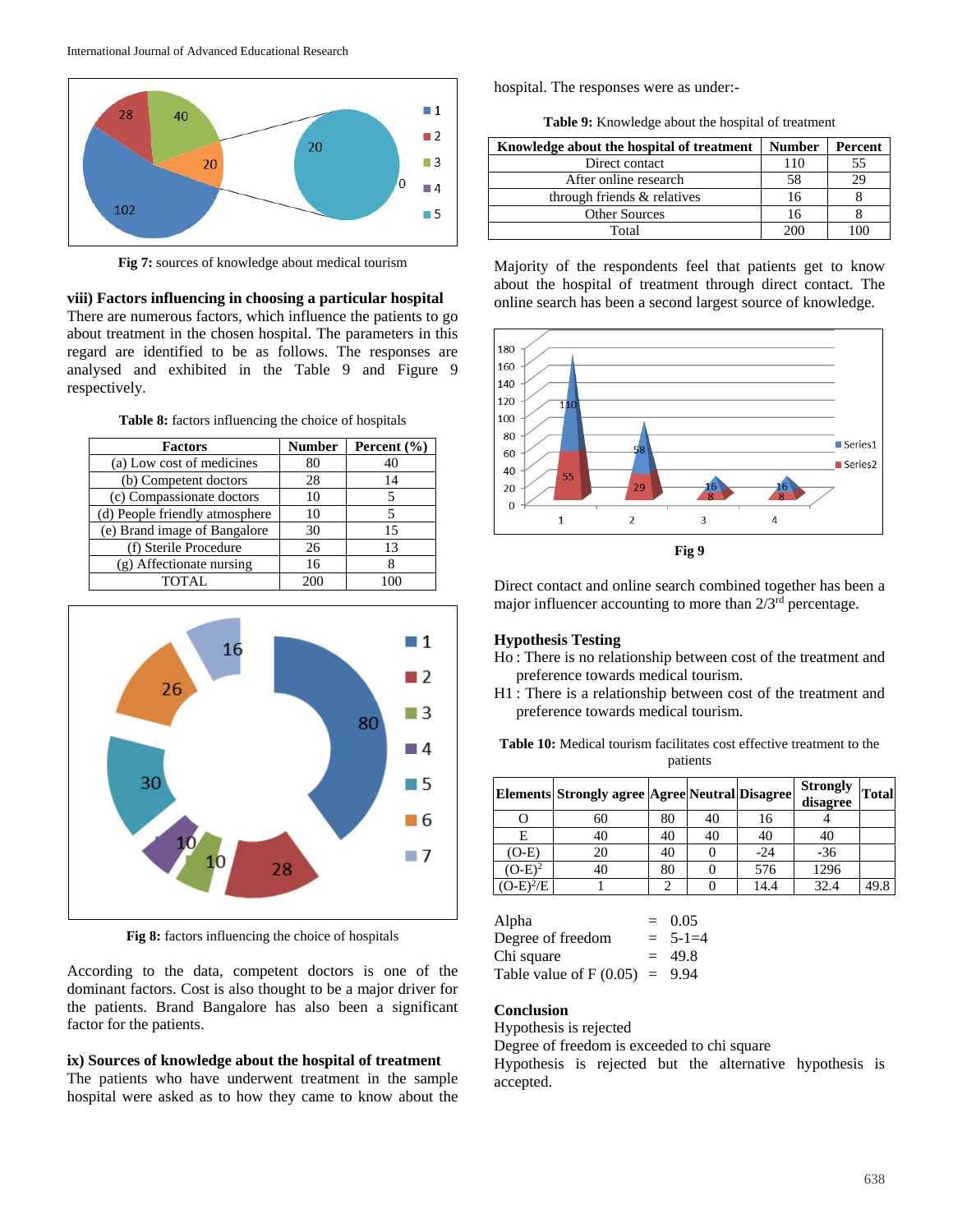# **18. Suggestions**

After an in depth study of the topic and enumerating the findings the study offers constructive suggestions to all the stakeholders of the medical tourism, in the right direction to be implemented.

- 1. Medical sector is a very responsible one [medical tourism is undoubtedly an integral part of the tourism industry]. The investment and the decision making that goes into setting up of the corporate hospitals or a medical tourism promoting hospital is very huge in magnitude. The privatized health sector has also to concentrate on the needy poor patients who can ill afford the high costs.
- 2. Brand Bangalore is susceptible to attract patients across the globe. The time is here for the city of Bangalore to sustain its image in the medical sector to continue to be medical hub as is in other sector like IT, BT& Silk.
- 3. The state of Karnataka has a long history of the historical places and culture. Local population of Bangalore has unique demography consisting of the people from across various parts of the country and the world. The cosmopolitan culture is in fact a blessing for the people leading to one of the largest English speaking population.
- 4. The medical tourism is made possible by the integrated efforts of various factors like medical tourism initiation medical tourism operators, agents etc. the hospitals have a separate official in the cadre of medical tourism officer to negotiate between the f.p and hospitals.
- 5. The department of tourism has identified medical tourism as a principal segment in attracting foreign patients & boosting the industry. It has been agreed upon and are working in improving the overall facilities to facilitate medical tourism.
- 6. The entry of corporate hospitals into the medical sector has provided a facelift to the medical industry undoubtedly raising the job of the patients in seeing a reason to come out of their native place which could be a hard decision but for a trust they hold in hospital. The good to do corporate houses have carved a niche for themselves in pulling more and more patients.
- 7. Medical tourism is constrained by time. Patients would not mind to pray little higher for a good treatment. So there has to be a good integrated and interconnected network of various agents and agencies converging the patient's requirements and the hospital. This industry should be innovations driven to be perfective itself every day.
- 8. The government has come out with the new guidelines for the instructions practicing alternate medicine so that there is a stringent regulation of the industry.
- 9. The very fact that a patient seeks treatment outside his home country requires a tremendous amount of reassurance by the hospital of treatment to make the patient feel cozy and procedure need to be hassle free. Team dedicated effort can make this a possibility compassion & competent personnel is very vital in the medical sector.
- 10. Medical tourism operating hospitals has grand intentions to tap outside patients. But there are hospitals like Narayana Hrudayala which takes money from those who can afford but to those who illaffoard are treated at nominal prices. This is definitely a positive charge in

transforming the medical treatment within the reach of poor. The medical services sector will be appreciated when it can reach out and do well at the gross root level where it is very much required by the deprived section of the country. As much medical tourism is is exaggerated on the higher end, the sector should be the serious of poor. The big hospitals instead of cutting off from the said section, has to come forward to help the poor section.

# **19. Conclusion**

The Brand Bangalore is already established in other sector. Health tourism is not left far behind. It has the wellestablished corporate hospitals, state-of-the art medical standards, clinical expertise, English-speaking staff, etc.

Extensive online promotion and online advertising has to be undertaken by the hospitals in creating awareness about the medical procedures, medical tourism functioning etc.

The hospital accreditation has to be adopted by more and more hospitals which will improve the influx of foreign patients.

The hospitals have to coordinate with the foreign insurance companies so that the patients treated will be covered for the treatment costs.

The hospitals have to join hands with the other wellness centers and medical centers with AYUSH so that they can grow together.

Awareness camps, programmes has to be worked out by the hospitals of interest with the other associated players in making medical tourism to grow.

There is lack of professionalism and strategy in the Department of Tourism in promoting the medical tourism in Bangalore. So, there needs to be a separate functional department which has to look into the growth of medical tourism in Bangalore in particular and the entire Karnataka state in general. A thorough research into the practical aspects is the need of the hour.

Medical tourism is a specialized industry wherein the customers are well informed about the diseases and they would have done a thorough research before availing the treatment. So, a special emphasis is required in this direction, to have quality medical staff, physicians, specialists, paramedical staff, etc. Since this brings together medical field and tourism sector, there is a need to start courses to train people especially to handle and manage efficiently and effectively.

There is a need for most stringent and strict regulation of the hospitals on various fronts. The medical visa has to be a hassle-free to the foreign patients.

The various industries like hospitality, Aviation, Medical, Tourism etc., have to follow an holistic approach in bringing constructive results.

FICCI and CII have to join hands with the Tourism department in promoting the medical tourism in Bangalore.

#### **20. References**

- 1. Kounteya Sinha. 'Medical tourism booming in India'- Times of India, 2008.
- 2. Medical Tourism. Source: National Portal Content Management Team